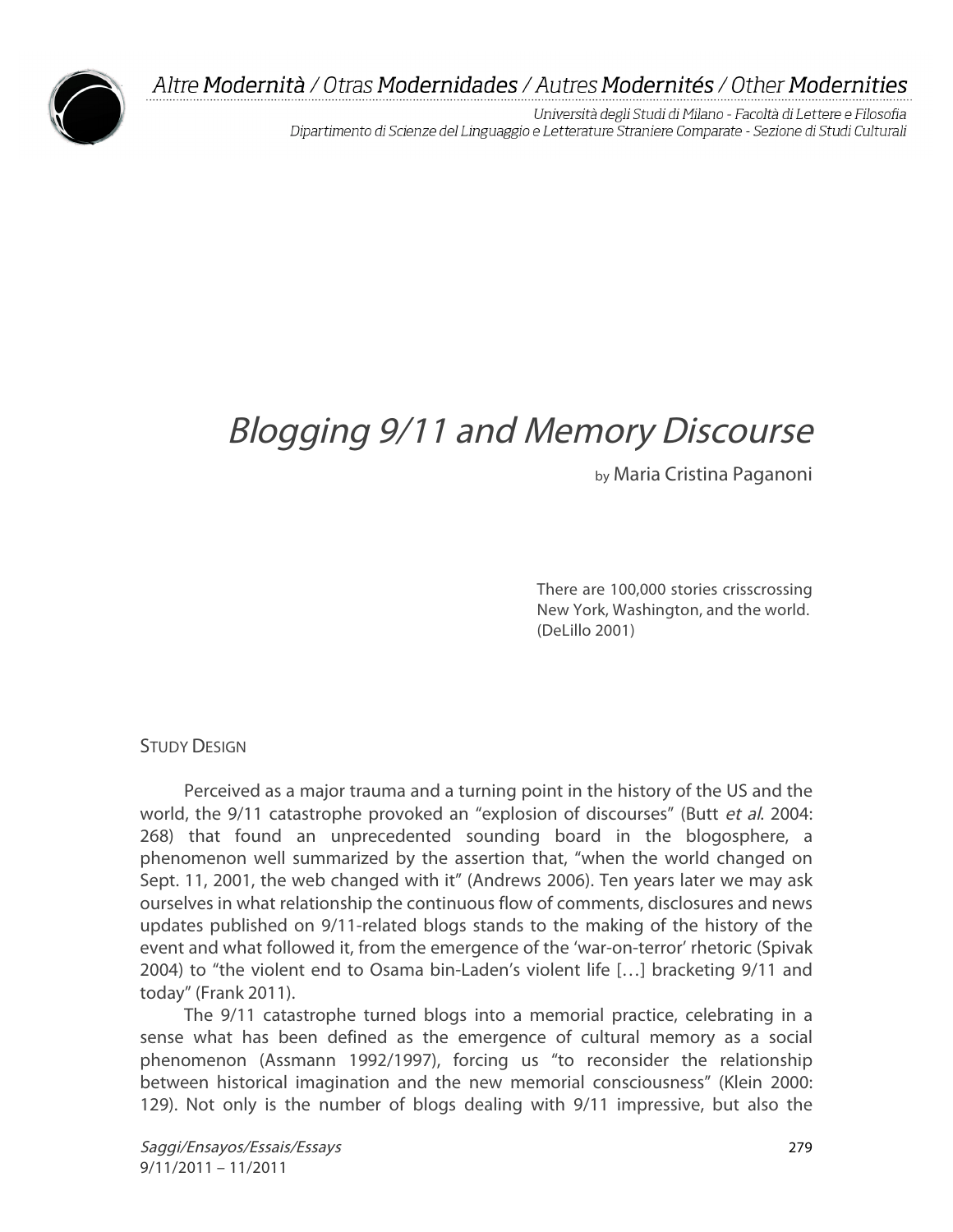

Università degli Studi di Milano - Facoltà di Lettere e Filosofia Dipartimento di Scienze del Linguaggio e Letterature Straniere Comparate - Sezione di Studi Culturali

different perspectives through which the collective tragedy is remembered and brought to bear on the present. Ranging from the victims site and memorial archives $1$ to forums reinvestigating the attack and discussing the war on terror, from proponents to debunkers of conspiracy theories, $^2$  this polyphony of voices constitutes an ever expanding and hardly systematic network of discourses well emblematized by the following description retrievable on the British 9/11 Truth Campaign portal.

This forum currently hosted by www.911forum.org.uk aims to provide access to discussion forums and other online media related to political, economic, social or military events arising from the so-called 'War on Terror'. The purpose of this forum is to provide a safe, respectful, positive space for discussion and information sharing. The forum is intended for the use of people who accept the need for a reinvestigation of 9/11 and the war on terror. Those who believe no new investigation is required should only post in the critics corner. The forum administrators are committed to a non-violent transformation of the world based on truth, justice, peace and unity. The forum is independent and not affiliated to any individual organisation, philosophy or worldview. It finds common cause with the truth, social justice, green and peace movements  $(9/11)$ , The Bigger Picture & the Quest for Truth).

What the above quotation illustrates is that, rather than being confined to the past, the 9/11 terrorist attacks have become a point of departure to conduct an analysis of the present through the contribution of multiple voices that find in the Internet a space to aggregate new discourse communities. Dilating into fragmented recollections and comments rather than narrowing upon an authoritative version of the facts (Papi 1999; Klein 2000; Stamelman 2003), the logic of memory, which is "always transitory, notoriously unreliable, and haunted by forgetting, in short human and social" (Huyssen 2000: 38), follows different criteria from history writing. One of them is the possibility of sharing on the Internet and in real time thoughts and feelings produced and experienced by a large audience that co-constructs a much more comprehensive collective recital: "I share my story on this 9th anniversary not because it's unique but because it's but one of millions and millions of similar narratives of the day" (Levy 2010).

 $\overline{a}$ 

<sup>1</sup> Funded by the Smithsonian Institute in Washington, the 911 Digital Archive has collected a vast range of material, from video compilations to audio diaries.

<sup>&</sup>lt;sup>2</sup> The charge of conspiracy theories is that the September 11 attacks were either permitted to proceed even though known about in advance, or were a false flag operation orchestrated by an organization with elements inside the United States government. Among believers in conspiracy, there is the 9/11 Truth Movement, "the umbrella term for a coalition of individuals, based both in the US and abroad, who promote the belief that the US government was to some degree involved in orchestrating the terrorist attacks of September 11th 2001 in order to justify a subsequent course of action including the Iraq War and curtailing of civil liberties in the US" (Jones 2010: 360).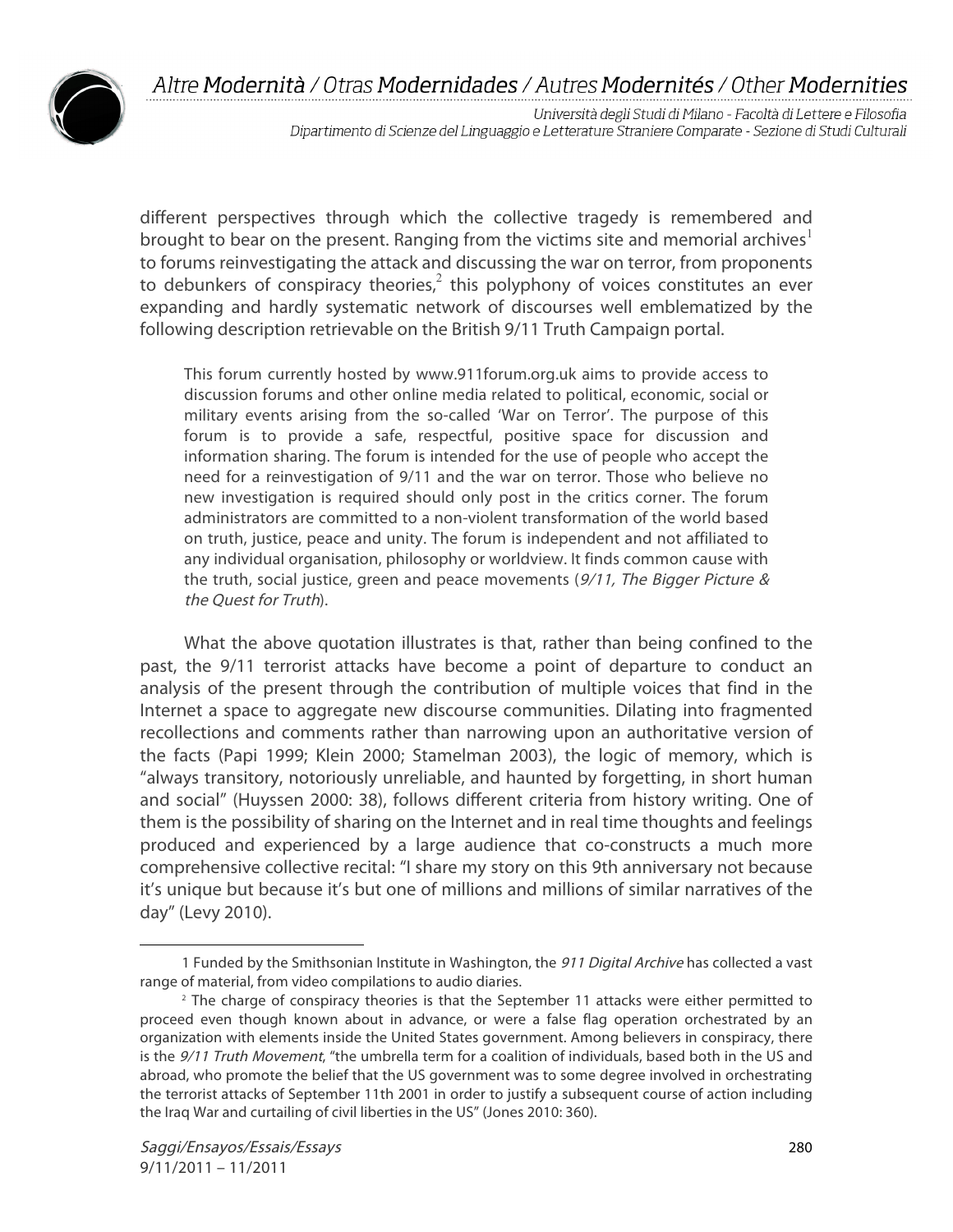

Università degli Studi di Milano - Facoltà di Lettere e Filosofia Dipartimento di Scienze del Linguaggio e Letterature Straniere Comparate - Sezione di Studi Culturali

This co-construction of collective narratives is favoured by the format of the blog, a web-based genre that, having originated as a form of online diary, enables free self-expression and community development (Miller and Shepherd 2004).<sup>3</sup> Its frequently updated entries (or "posts") are uploaded in reverse chronological order and are enriched with user feedback. Blogs thus include a multiplicity of views shared by a community within which – at least in theory – the blogger's voice sounds much less conclusive than that of the mainstream media. In the case of memorialization practices, as has been seen, their peculiar sense of immediacy would appear to be felicitously enhanced by the correspondence with a rhetorical structure that focuses on what is fragmentary, polyphonic and shareable, an affinity which partially explains why blogs have become popular sites of collective memory. It should also be added at this point that conversation between multiple participants is not limited to blogs but can be extended to similar digital formats characterized by Web 2.0 interactivity. User feedback is now possible on discussion sites, such as forums, and also on online news sites, where news stories are regularly integrated with more informal reader comments, thanks to the so-called "blogging revolution" (Sullivan 2002) which has opened up an alternative to mainstream journalism.

In light of the above reflections, this article intends to pinpoint some of the salient linguistic and discursive patterns of 9/11 memorial narratives, as they have accumulated over a decade incorporating multiple perspectives and views from a variety of contexts. The aim of the analysis is to illustrate how the discursive "structuring of memory and temporality" (Huyssen 2000: 25), dictated by the fear of forgetting a present hard to interpret, contributes to that excess of recollections that lies at the core of the instability and mutual competition of sources retrieved on the Internet (Soncini n.d.) and that might ultimately lead to a rethinking of the role of cultural memory as a contemporary social practice.

#### MATERIAL AND METHODS

The material here analyzed through a qualitative approach is composed of a selection of 9/11 related blog posts, comments and forum messages, retrieved on the websites listed below, each tagged as follows to convey an idea of its contents,

 $3$  The diary-like quality of the genre is signalled by the name itself, the neologism *blog* being the short form of weblog, the conflation of the words 'web' and 'log', i.e. a nautical journal which records a ship's progress at sea. A blog is "a log of thoughts and writing posted publicly on the World Wide Web" (Sullivan 2008).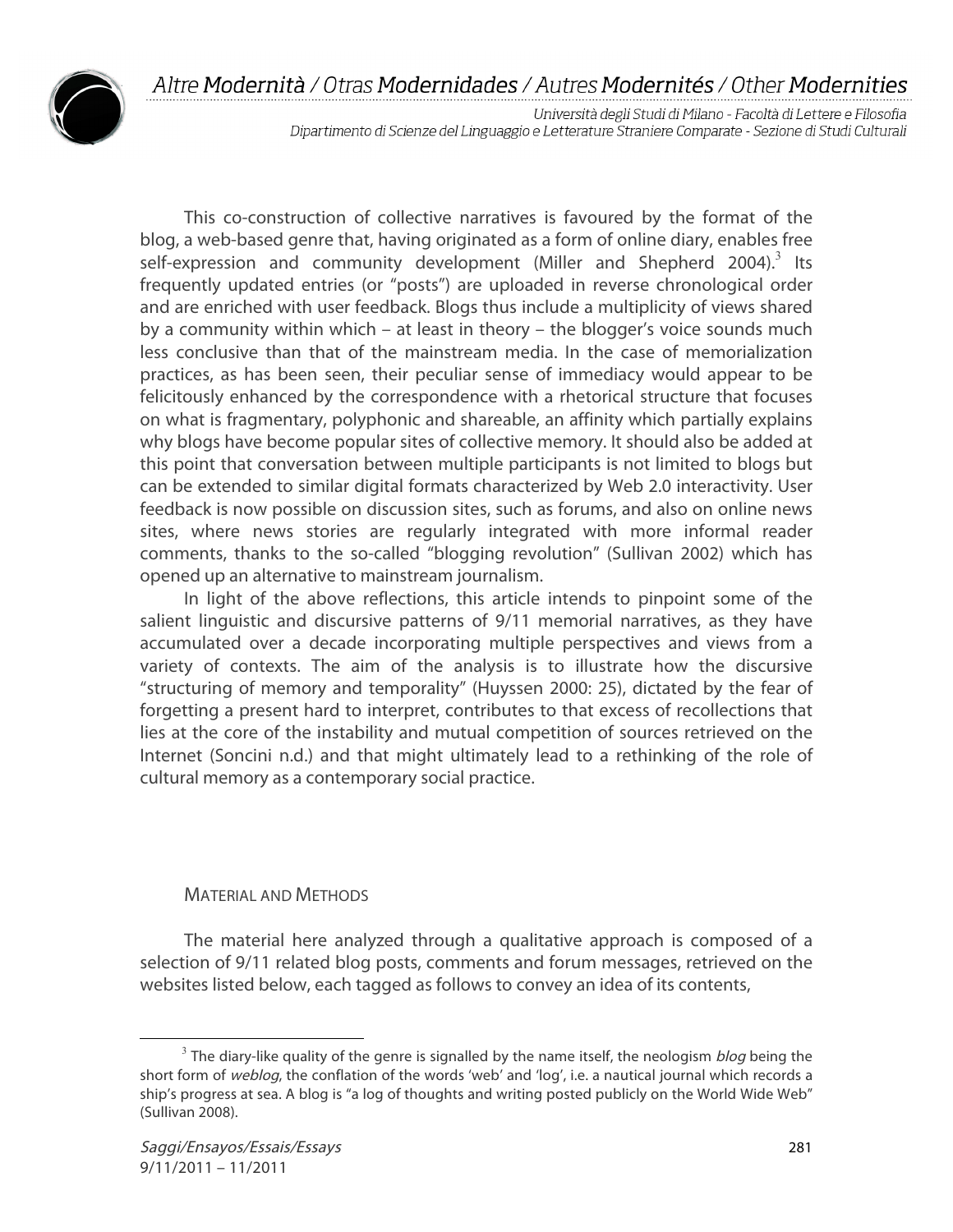

Università degli Studi di Milano - Facoltà di Lettere e Filosofia Dipartimento di Scienze del Linguaggio e Letterature Straniere Comparate - Sezione di Studi Culturali

911Blogger (conspiracy theory) 9/11 Citizens Watch (conspiracy theory) 911forum.org.uk (British 9/11 Truth Campaign) 911TruthNews (American 9/11 Truth Movement) 911Truth.org (American 9/11 Truth Movement) George Washington's Blog (citizen journalism) N2Growth Blog (corporate communication) PBS.org (Public Broadcasting Station)

The selection also includes a few online comment articles enriched with user feedback from a variety of news sites representing both mainstream and citizen journalism (American Thinker, eastwikkers, The Express Tribune, guardian.co.uk, The-Latest.com, time.com), all three textual typologies – blogs, forum messages and online news – being characterized by interactivity. Finally, the awareness of major phenomena of interdiscursivity in the field of cultural production has led to the parallel investigation of other texts besides posts, messages and the online press, such as De Lillo's essay "In the Ruins of the Future" (2001), the 9/11 Commission Report (2004) and Obama's 2010 commemoration of the day as "a National Day of Service and Remembrance", on the basis of the meaningful analogies they show in terms of thematic content but also of similar recurrent rhetorical features.

These materials, heterogeneous as they are and collected over a deliberately ample timeframe, have been selected to provide a representative picture of how the post-9/11 discourse continues to reverberate at different levels of the collective memory. The database ranges over a time span that goes from 2001 to the present, with special attention devoted to the most recent comments on the occasion of the ninth anniversary of the catastrophe, the controversies concerning the building of a mosque on Ground Zero and responses to bin Laden's death. Besides, as a frequent accusation in the 9/11 coverage is that of intentional omission of information on the part of both the US government and the mainstream media, the textual selection aims to represent other voices to include diverse political attitudes, ideological stances and insights coming from the grassroots level, as peculiar of civic journalism. The assumption underlying such a heterogeneous collection of texts and divergent views is that, rather than being taken as objective historical accounts, responses to 9/11 should be regarded as a veritable "counternarrative, shaped in part by rumour, fantasy and mystical reverberation" (Silverstone 2007: 66), through which symbolic resources are constantly modified and overwritten (Soncini n.d.).

While the methodology espoused to describe linguistic evidence (from lexis to grammar and sentence structure) is primarily that of Discourse Analysis, further insights are mutuated from the literature on blogs (Miller and Shepherd 2004; Herring et al. 2005; Miller and Shepherd 2009) and a number of memory studies that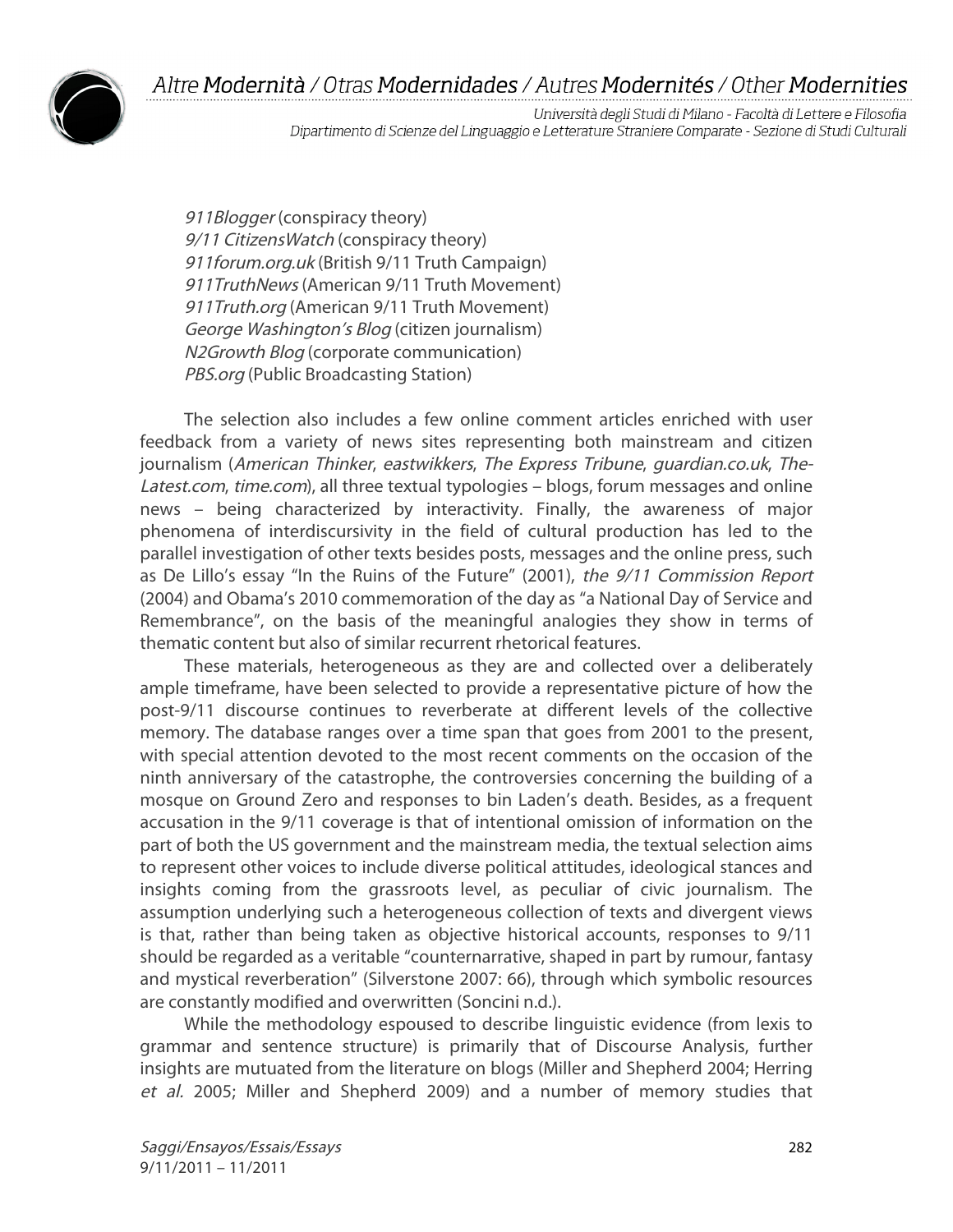

Università degli Studi di Milano - Facoltà di Lettere e Filosofia Dipartimento di Scienze del Linguaggio e Letterature Straniere Comparate - Sezione di Studi Culturali

investigate the construction of narratives in the face of traumatic events (Huyssen 2000; Klein 2003; Leudar and Nekvapil 2011).

### **TEXT ANALYSIS**

While historiography builds an interpretation of the past by critically scrutinizing different sources often remote in time, memory "projects an immediacy we feel has been lost from history" (Klein 2003: 129), being more of an antonym than a synonym of history. This sense of immediacy certainly applies to 9/11 memorialization practices, as a considerable part of blog posts is phrased as eyewitness testimonies or, at least, mentions involvement in the attacks in the form of direct experience. The peculiarity of this kind of participation framework, however, lies in the fact that, for the majority of participants, the experience of the event appeared to have been highly mediated (Hoskins 2006), since the act of seeing took place not by actual eyewitnessing but through repeated exposure to TV coverage and its framing of visual discourse (Chouliaraki 2004). 9/11 was watched by a "global public" (Fairclough 2006: 111), while the Internet was flooded with requests for information, exchanges of communication, uploaded videos and repeated hits, almost to the point of collapse,

1. I was in the 4th grade, yet I remember that day like it was yesterday. The day started out like any other. We lived in Hanau, Germany at the time, on an army base, my father is in the army. […] Our neighbour from upstairs came bursting through our door screaming "turn it on turn it on!!" I remember my mom jumping up, clearly worried that our neighbour was going mental. But our neighbour grabbed the remote control off the table and turned on CNN. It was showing the towers falling (PBS.org, n.d.).

2. I was driving to my office when I heard a sketchy report of a "small plane" hitting the WTC. My thoughts raced. Some people from a neighboring business had set up a TV, and we all watched as the horror unfolded (N2Growth Blog, 11.9.2010).

3. When my husband was killed on the morning of 9/11, television stations around the world ran split-screen video. They showed the buildings still burning juxtaposed against young Arabs celebrating in the streets. That disturbing vision left me incredulous; it was forever emblazoned on my psyche (911TruthNews, 2.5.2011).

The above quotations, in which the private and the collective dimensions are intertwined, as typical of blogs, well illustrate how "to be traumatized is to be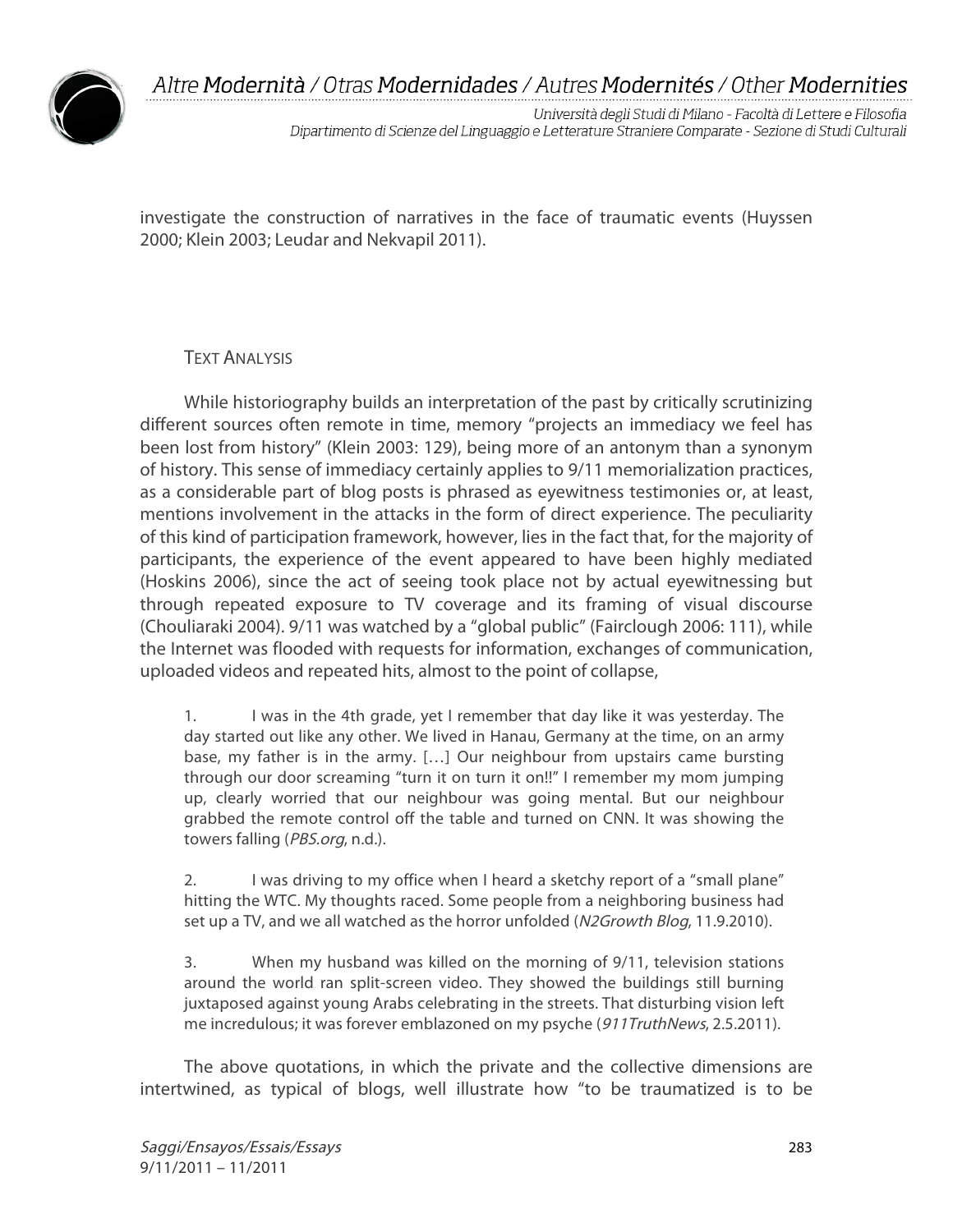

Università degli Studi di Milano - Facoltà di Lettere e Filosofia Dipartimento di Scienze del Linguaggio e Letterature Straniere Comparate - Sezione di Studi Culturali

possessed by an image or event" (Caruth 1995: 5), which was produced by TV coverage in most cases. In the words of the witnesses, the vision was quickly internalized as trauma, 'emblazoned' on the psyche, where it has remained as a noneffaceable flashbulb memory. Lexical intensification is reached through repetition of evocative adjectives like "indelible", "most memorable", "unforgettable", while the rhetoric of the incomprehensible spells the event as "indescribable", "unaccountable", "unbelievable", "unimaginable", "unprecedented", an "unspeakable horror" (Garzone and Santulli 2004: 359).

4. In New York, the FDNY, NYPD, the Port Authority, WTC employees and the building occupants themselves did their best to cope with the effects of an unimaginable catastrophe – unfolding furiously over a mere 102 minutes (9/11 Commission Report, 26.7.2004).

In the face of such a catastrophe, the number of victims and the courage of rescuers, the only possible response to the intensely visual horror of an indelible and ever-present past is offered by strategies of memorialization that work as a form of resistance against forgetfulness. The proactive stance of "productive remembering" (Huyssen 2000: 37) is often explicitly signalled by the use of the modal will as a marker of futurity, especially in the recurrent refrain "I/We will never forget".

5. I will never forget the day the world changed after I heard the news. I ran to my apt and sat on the floor with a friend watching the coverage as my heart broke looking at the devastation (N2Growth Blog, 11.9.2010).

6. We will never forget the images of planes vanishing into buildings; of photos hung by the families of the missing (Obama's address, 11.9.2010).

As typical of exceptional traumatic experiences and the consequent urge to inscribe trauma into the symbolic by means of language to counteract the risk of oblivion, 9/11 oscillates between the unspeakable horror of the attacks and what can be expressed about them, in particular their inscription in the individual and collective consciousness through the metaphors of 'emblazoning', 'etching', 'marking' and 'searing' of the following quotations.

7. That part of the experience left an indelible mark on my soul (N2Growth Blog, 10.9.2010).

8. 9/11 will be etched in our hearts and minds forever (N2Growth Blog, 10.9.2010).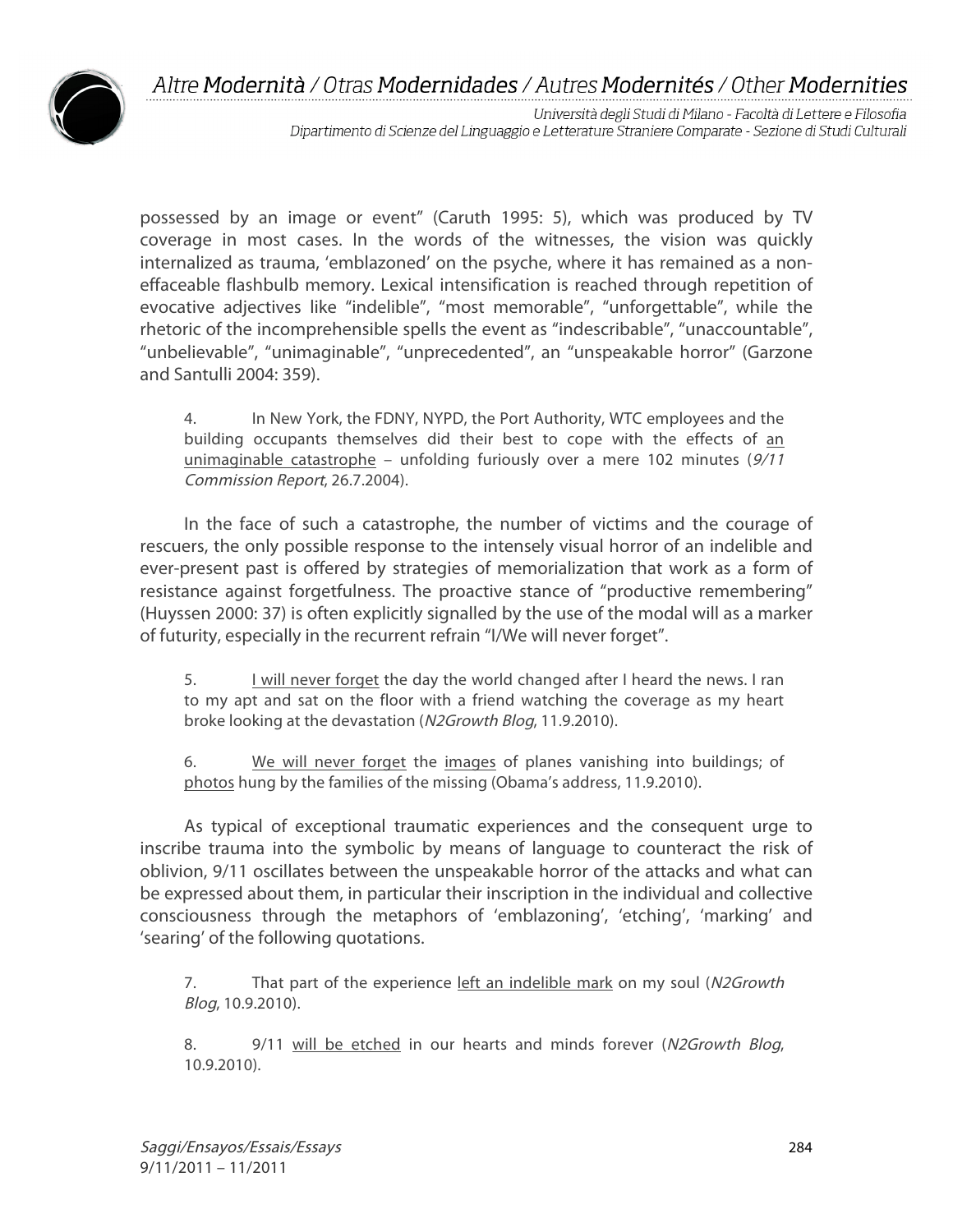

Università degli Studi di Milano - Facoltà di Lettere e Filosofia Dipartimento di Scienze del Linguaggio e Letterature Straniere Comparate - Sezione di Studi Culturali

9. That image remains etched in my mind and heart (N2Growth Blog, 10.9.2010).

10. 9/11 has become a day that is etched in our collective memories (N2Growth Blog, 12.9.2010).

11. The passage of time will never diminish the pain and loss forever seared in the consciousness of our nation (Obama's address, 11.9.2010).

In the database here examined two recurrent topics have been found to receive special emphasis. The first is the exceptional character of the tragedy, a limit event after which things will never be the same again for the United States and the world (Fairclough 2006: 114). Marking "Time Zero" (Bousquet 2006: 739), i.e. a traumatic 'before' and an 'after' in the flow of memories and the history of the nation, 9/11 has disrupted master narratives, emerging as a turning point in the individual and national consciousness, respectively indexed by the use of *I, my* and we and our. The inclusive use of first-person plural personal pronouns and adjectives would also seem to indicate the rise of "forms of community (however fragile or contested) through processes of identification" (Luckhurst 2003: 35) in discourse that over time have also been translated into social praxis, as in the case of the 9/11 Truth Movement.

12. The events of September 11, 2001 evoke painful memories, tinged with a powerful nostalgia for the way of life before it happened (911CitizensWatch, 22.2.2006).

13. As the fifth anniversary of September 11 draws to a close, millions have reflected on just how much that day forever changed our country (eastwikkers, 12.9.2006).

14. 9/11, the day the world stood still, was the day everything changed, when Muslims and the rest of the world went from a somewhat stable coexistence, to the current war-like state (Rashid, The Express Tribune Blogs, 14.11.2010).

15. It's a date that changed the world, prompting the ongoing war on terror and ushering in a decade of heightened security and increasing Islamophobia around the world (time.com, 7.12.2010).

Interwoven with the first one, the second dominant topic describes the shock at feeling attacked, mixed with fear, vulnerability and patriotism, a shock increased by the shattering of "the already precarious distinction between domestic space within a sovereign state, and more global space" (Hyndman 2003: 1).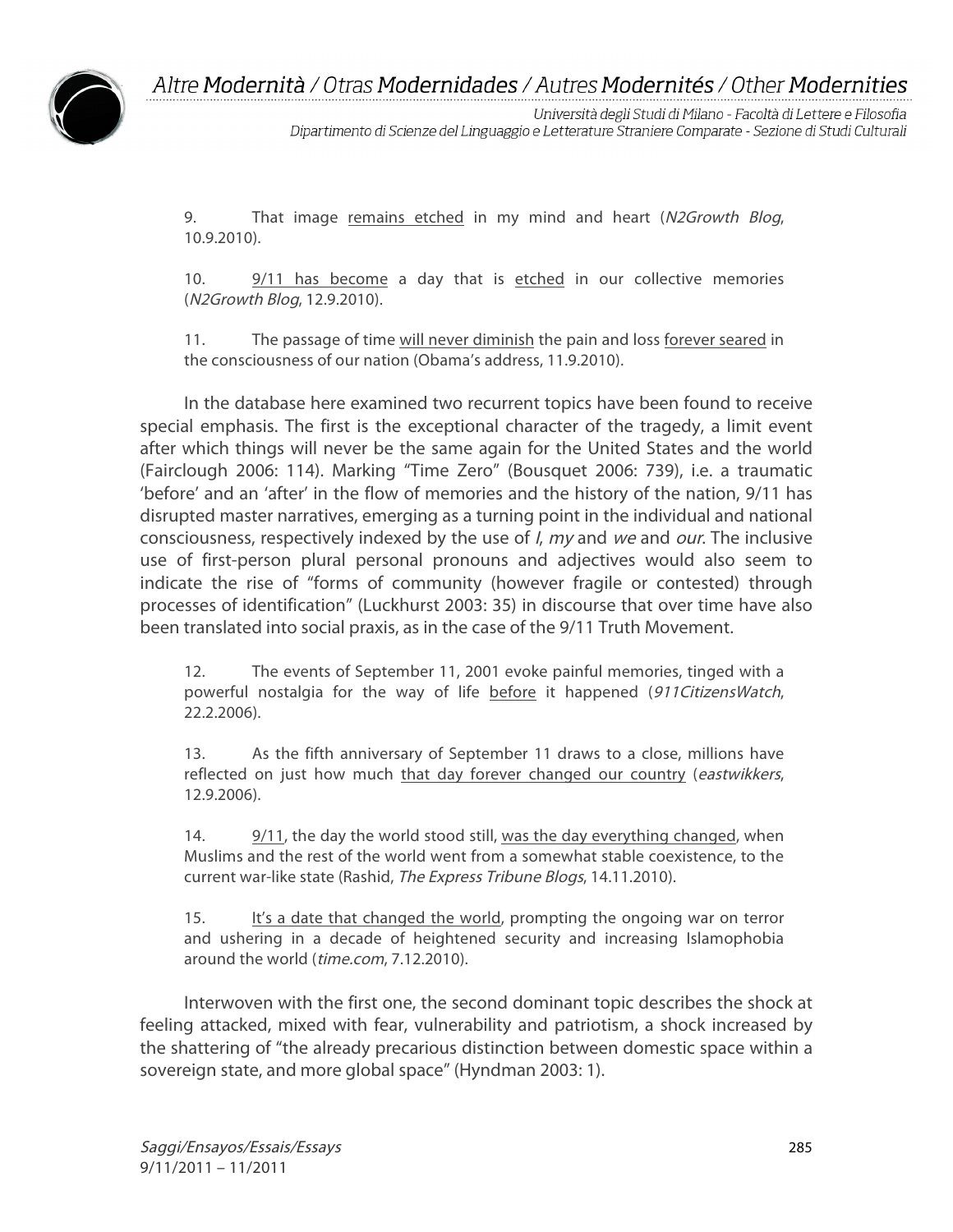

Università degli Studi di Milano - Facoltà di Lettere e Filosofia Dipartimento di Scienze del Linguaggio e Letterature Straniere Comparate - Sezione di Studi Culturali

16. After that moment... my life was lost… nothing would ever be the same for my family or me again... we thought we were under attack (PBS.org, n.d.).

17. It was then when the second plane flew over us and slammed into the south tower. The force of the blast knocked a couple of people standing with to the ground. That's when we all realized we were under attack (911forum.org, 26.10.2006).

18. It's been nine years since that horrific day on September 11, when America was attacked (American Thinker, 11.9.2010).

A. Kelly claims that "short-term post-9/11 discourse across the political spectrum was steeped in the vocabulary of the new and unprecedented" (2009: 55), while a recent analysis of Bush's and Blair's speeches immediately following the attacks has noticed that for both politicians history seems to begin with 9/11 in a more or less explicit obliteration of historical connections (Leudar and Nekvapil 2011). What is remarkable of the blogosphere is that this same exceptionalist rhetoric reverberates across the comments of ordinary people, as they also "do history in everyday activities" (Leudar and Nekvapil 2011: 68). Besides, despite the unique character of 9/11 that would seem to defy historical analogues, the attacks engender associations with prior catastrophic events in the national past, such as Pearl Harbor,<sup>4</sup> another act of aggression that resulted in a declaration of war and over time has become a recognizable media template (Hoskins 2006: 455), while "Ground Zero", i.e. the target point over which a bomb is exploded, is also remindful of Hiroshima and Nagasaki (Stamelman 2003: 13), though the fact that in that case the United States was the aggressor remains obliterated as repressed memory.

However, even though things may be 'past', the constant ongoing discussion around stories brings them back into the present, as Hoskins makes clear: "it is to the present rather than to the past that memory is oriented" (2006: 464).

People do not just talk and write *about* the past. They also bring the past into their activities, by creating settings infused with history for those activities. In this respect, they are concurrently users and producers of histories. As history users, they relate contemporary activities to historical narratives available to a community and through doing this provide the activities with history-contingent meanings (Leudar and Nekvapil 2011: 68).

 $\overline{a}$ 

<sup>4</sup> "This is the Pearl Harbor of terrorism" writes Walid Phares (American Thinker, 11/9/2008), while TIME's special report on the top ten unforgettable days narrates: "On the morning of Dec. 7, 1941, the U.S. naval base at Pearl Harbor suffered a surprise attack. The next day, the U.S. declared war on Japan, formally entering World War II. Marking the anniversary of the attack, TIME takes a look at dates stuck in the consciousness of world history" (time.com, 7/12/2010).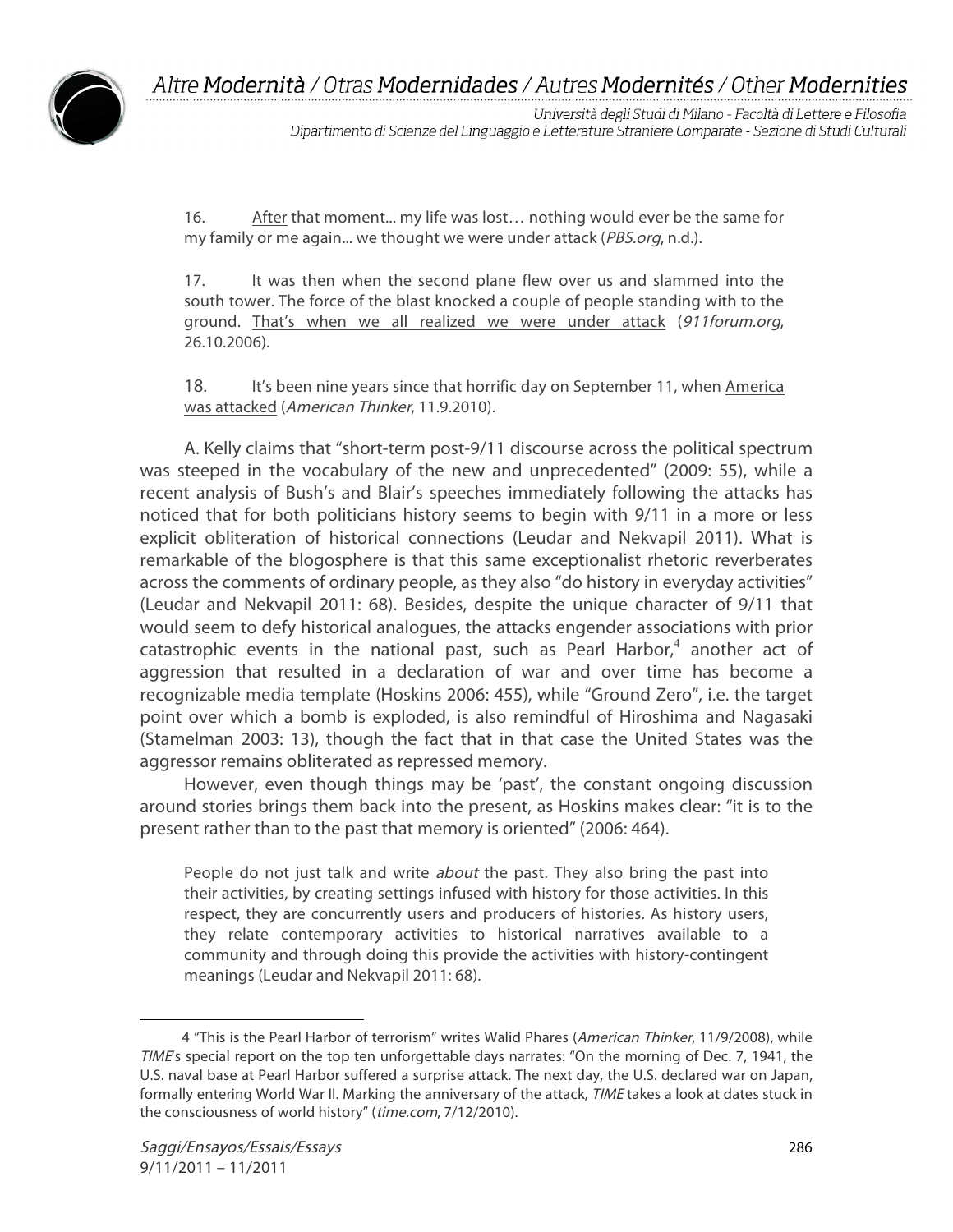

Università degli Studi di Milano - Facoltà di Lettere e Filosofia Dipartimento di Scienze del Linguaggio e Letterature Straniere Comparate - Sezione di Studi Culturali

On account of its same inexplicability, the blogosphere has been flooded with multiple narratives that, taking the catastrophe as a point of departure, elaborate on a number of related events in search for an explanation. The fact that blogging has become a sort of talking cure can be ascribed to the fact that, "where trauma is characterized as a collective experience, accounts of the injurious collective experience are already manifest and made knowable through communicative and representational practice" (Pickering and Keightley 2009: 241), which explains the outburst of storytelling. Instead of being lost for words, 9/11 blogs strike readers exactly for the opposite characteristic, their tendency to expand, their multifarious nature and mutual competition of sources (Soncini n.d.) On the one hand, for example, we can find the 911stories blog, run by families of the victims and invoking global peace rather than retaliation, as well as the Memo Blog, which contains news, discussion and information about the National September 11 Memorial & Museum, though not escaping the marketing of sentimentalized 9/11 memories deplored by Spivak (2004: 85). On the other, several blogs concentrate on conspiracy theories, from the cover-up of the attacks to an interpretation of 9/11 as a false-flag operation (dealt with on  $9/11$  CitizensWatch,  $9/11$ Truth.org), which have been deployed "as one particular form of public response to those events and to an increasing sense of global contingency and risk regarding America's place within a changing geopolitical landscape" (Jones 2010: 361). <sup>5</sup> Partly generated by what was perceived as the ambiguous role of the media in their coverage of the event owing to their reluctance to address the gaps and contradictions in the official explanations, the conspiratorial mode of thought stands as a consistent thematic thread across the 9/11 blogs representing,

a 'knowledge-producing discourse'; that is a collection of statements, representations and practices which are drawn upon, articulated and performed across a range of subject positions and spatialities, 'elite' and 'popular', and within formal political institutions and everyday life, which promote a particular type of knowledge about the way the world functions (Jones 2010: 359).

The recurrent key word on conspiracy theory blogs is *truth*, a value-laden term which is antonymically contrasted with the "official story" (example 19), quite

 $5$  On this point it is worth quoting a paragraph from a *Guardian* article: "The failings of the official investigation have fuelled too many half-baked conspiracy theories. Some of the 9/11 'truth' groups promote speculative hypotheses, ignore innocent explanations, cite non-expert sources and jump to conclusions that are not proven by the known facts. They convert mere coincidence and circumstantial evidence into cast-iron proof. This is no way to debunk the obfuscations and evasions of the 9/11 report. But even amid the hype, some of these 9/11 groups raise valid and important questions that were never even considered, let alone answered, by the official investigation" (Thatchell 2007).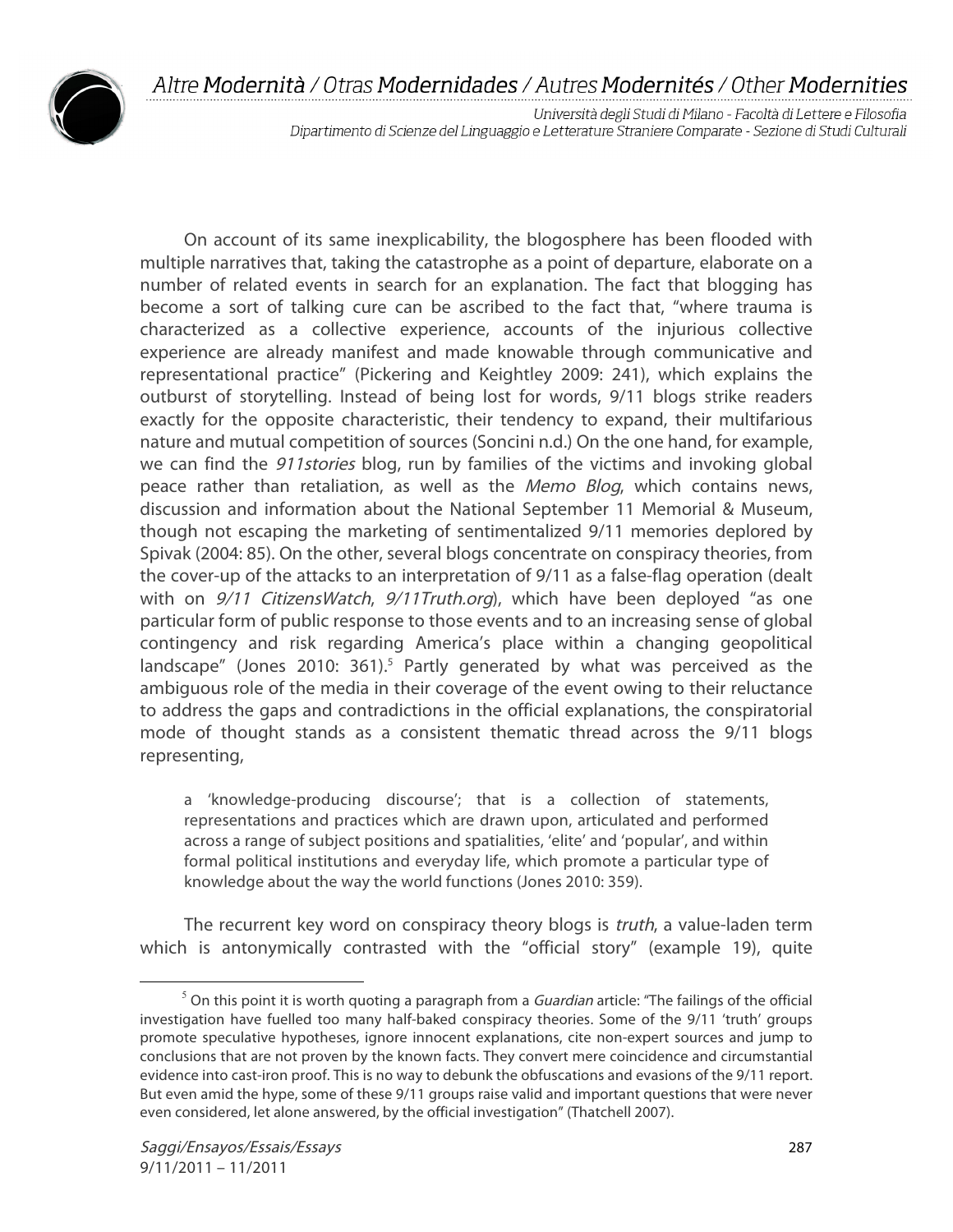

Università degli Studi di Milano - Facoltà di Lettere e Filosofia Dipartimento di Scienze del Linguaggio e Letterature Straniere Comparate - Sezione di Studi Culturali

meaningfully labeled as "official lies" (example 20) and associated with hidden plans and plotting whose aim is to 'manufacture' the enemy "for worldwide military hegemony" (example 21).

19. It is time that the entire progressive movement come to the most sobering, horrific, yet vital realization we can imagine. It starts with the realization that the truth of the attacks of 9/11 is yet untold and unreported in any coherent fashion. The movement must come to terms with the obvious fact that simple logic defies the official story.

We can continue to struggle in fragments while avoiding the larger implications inherent in the notion that 9/11 was a self-inflicted terrorist attack with a manufactured enemy to blame it on (9/11 Citizens Watch, 19.1.2005).

20. TO EXPOSE the official lies and cover-up surrounding the events of September 11th, 2001 in a way that inspires the people to overcome denial and understand the truth; namely, that elements within the US government and covert policy apparatus must have orchestrated or participated in the execution of the attacks for these to have happened in the way that they did (911Truth.org, n.d.).

21. The Need for a "New Pearl Harbor"

Principals in US foreign policy under the current Bush administration (including Cheney, Rumsfeld, Wolfowitz, Perle and others) have been instrumental in developing long-running plans for worldwide military hegemony, including an invasion of the Middle East, dating back to the Ford, Reagan and Bush Sr. administrations. They reiterated these plans in the late 1990s as members of the "Project for a New American Century," and stated a clear intent to invade Iraq for the purpose of "regime change". After 9/11, they lost no time in their attempt to tie Iraq to the attacks (911Truth.org, 16.5.2006).

From the above comments we can see that the constant reinvention of the past or, rather, of "the many pasts" (Wodak and Richardson 2009: 231)<sup>6</sup> with the purpose of challenging official explanations tends to be the dominant characteristic of those blogs that do not focus exclusively on the memory of the terrorist attacks, but take 9/11 as a key moment to interrogate the present and problematize mainstream versions of facts.

22. A great deal of controversy has arisen about what was known about the movements and location of Osama bin Laden in the wake of his killing by US Special

 $\overline{a}$ <sup>6</sup> "The many pasts, we claim, can never be entirely silenced; specific aspects, forgotten details, new information and new insights due to re/discovered information and historical sources trigger new debates" (Wodak and Richardson 2009: 231).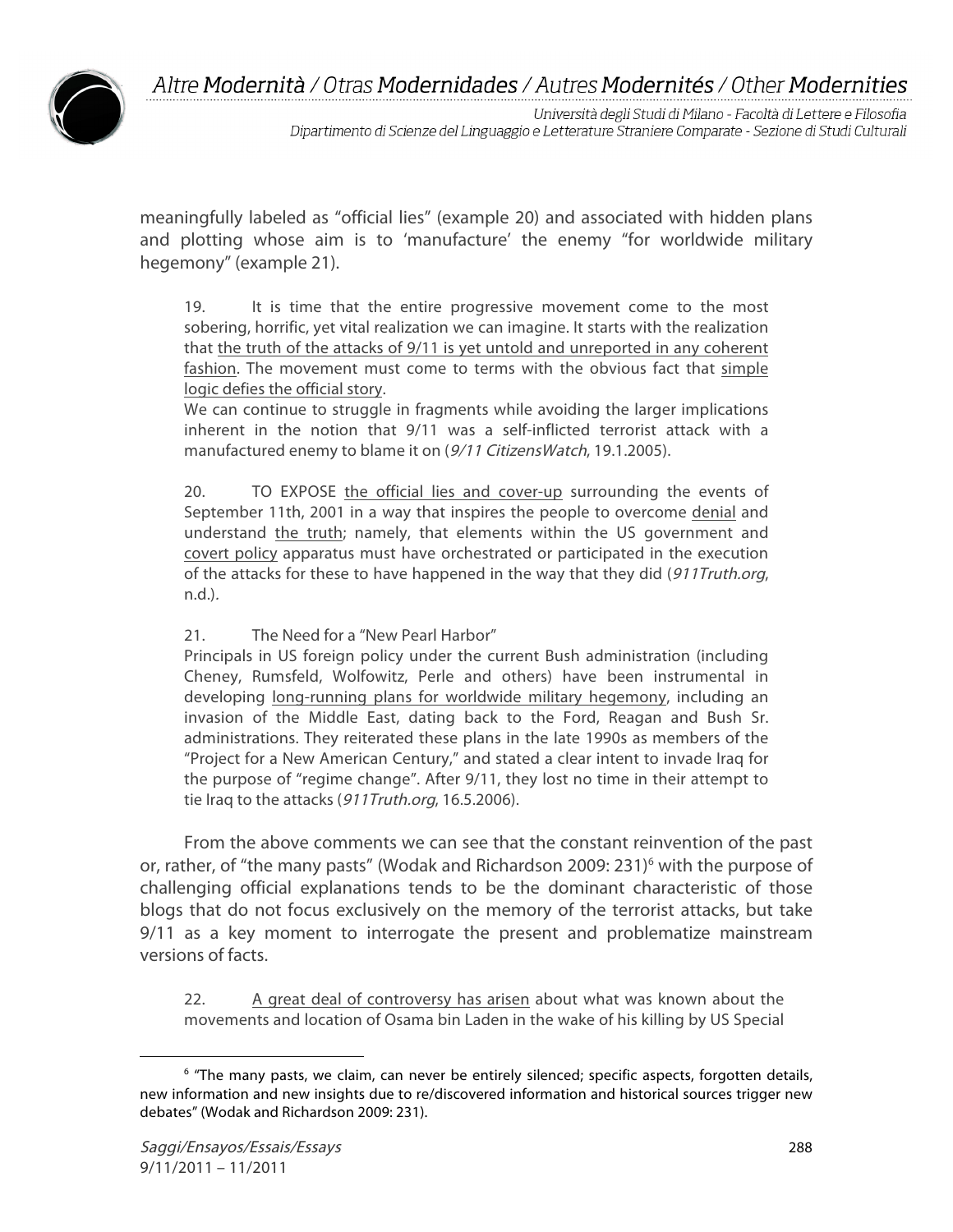

Università degli Studi di Milano - Facoltà di Lettere e Filosofia Dipartimento di Scienze del Linguaggio e Letterature Straniere Comparate - Sezione di Studi Culturali

Forces on May 2 in Abbottabad, Pakistan. Questions about what intelligence agencies knew or didn't know about al-Qaeda activities go back some years (911Blogger, 23.5.2011)

In this type of argumentation two rhetorical strategies can be identified. One is the frequent use of questions to contest a univocal interpretation of events and, at the same time, advance speculative hypotheses dialectically, engaging the entire discourse community and ideally the nation itself in this process of self-scrutiny.

23. If bin Laden and his followers were merely a limited number of fanatics living in Afghan caves, as we were assured at the time, why did the Bush administration relentlessly advance the meme that a decades-long war was inevitable? Could not a concerted intelligence, law-enforcement, and diplomatic campaign, embracing all sovereign countries, have effectively shut down "al Qaeda" within a reasonable period of time – say, within the period it took to fight World War II between Pearl Harbor and the Japanese surrender? (9/11 CitizensWatch, 22.2.2006).

24. How did we get here? How did we get into the economic downturn, the Iraq war, the war on terror, spying and the loss of liberties, and the other problems? (George Washington's Blog, 7.5.2006).

A second linguistic strategy is the use of deontic constructions to emphasize the moral urgency to come to terms with the truth,

25. 9/11 Inquiry Must Be Re-Opened (The-Latest.com, 15.5.2006).

26. Some myths will have to be broken, and many realities must be unearthed (American Thinker, 11.8.2008).

27. What happened on 9/11 happened to all Americans. People should not lose that fact (American Thinker, 11.9.2010).

In terms of textual organization, while those blog posts written immediately after the event tend to be impressionistic and fragmentary owing to their attempt to convey a sense of immediate proximity and their inclusion of multiple eye-witness accounts, post-9/11 blog posts are longer, better articulated and address a number of political issues temporally subsequent to the catastrophe, but felt as related to it, from Afghanistan and Iraq to US national security issues and foreign policy in the aftermath of the catastrophe.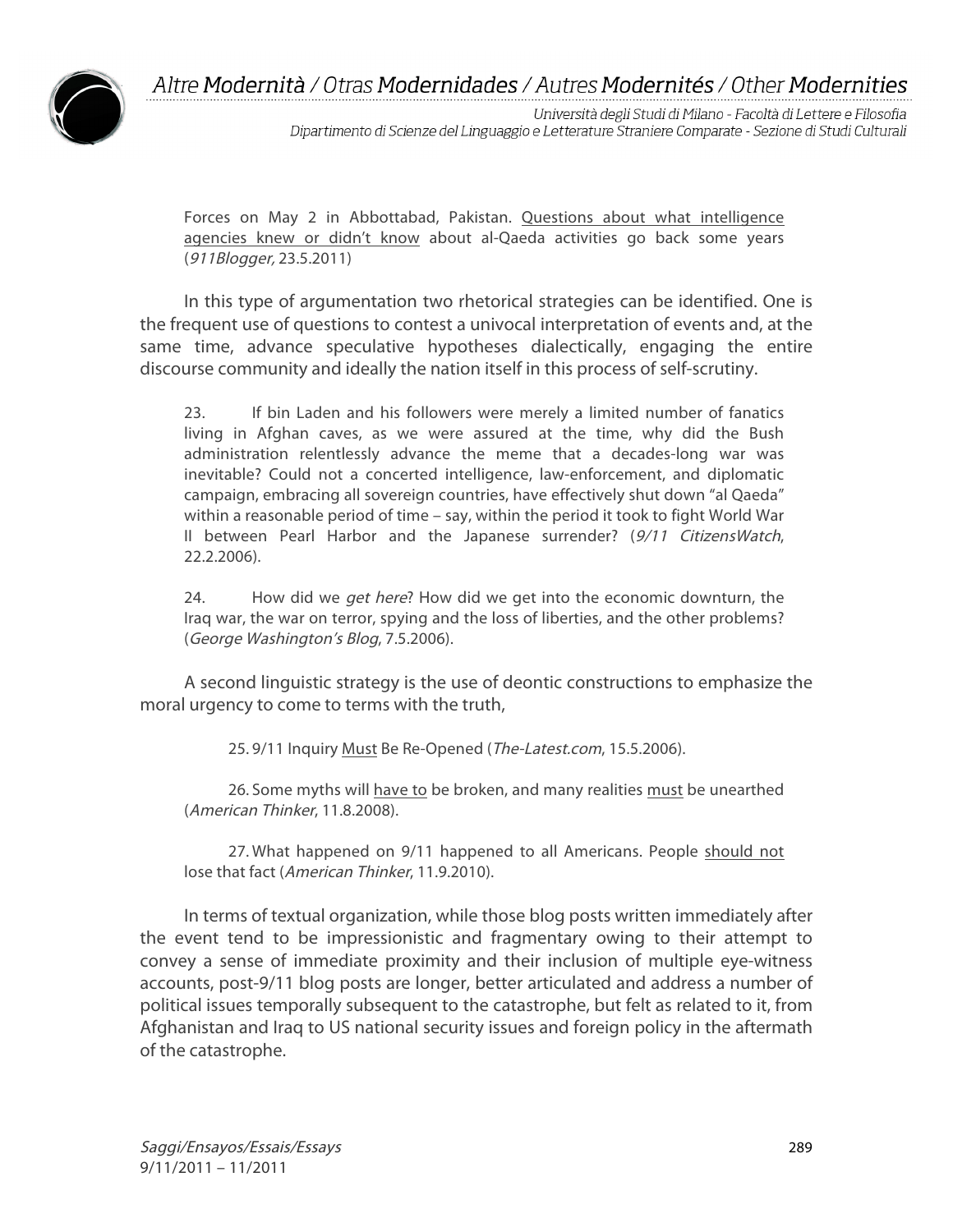

Università degli Studi di Milano - Facoltà di Lettere e Filosofia Dipartimento di Scienze del Linguaggio e Letterature Straniere Comparate - Sezione di Studi Culturali

#### **CONCLUSION**

The analysis here conducted on 9/11 related blog posts, forum messages and online news including user feedback, i.e. on a selection of polyphonic texts that have emerged with Web 2.0, has aimed to exemplify how memory narratives are constructed, facilitated and circulated on the Internet in the case of a traumatic event mediated at a global level. Besides, as blogging as a widespread collective habit was still burgeoning when 9/11 took place, the tragedy may also be taken as inaugurating new memory practices and aggregating emerging discourse communities linked by their direct participation in the public sphere debate.

The discursive universe that has developed since the 'Big Bang' of 9/11 and is still expanding is too wide to be mapped in its entirety in this analysis, but within the selected database this research has managed to identify a few recurring linguistic and discursive strategies that link trauma to the framing of memory narratives. Though traumatic loss would seem to lead to the failure of words and espouse a rhetoric of the unrepresentable, in actual fact collective memory as a social practice registers the opposite phenomenon, i.e. the outburst of a galaxy of fragmentary comments in which the trauma of the 9/11 attacks is primarily represented as a disturbing vision, globally mediated by the visual discourse of TV networks and then the Internet. Against the linear development of historiography this vision becomes inscribed into the psyche, as a shocking and definitive 'Time Zero' moment, marking a 'before' and an 'after' for memory and history. Defying the repression of painful mnemonic traces, the language of blogs, no matter how incoherent, stands as a veritable instance of a talking cure through which trauma can find access to the symbolic system and the risk of oblivion is overcome by the ethical imperative to remember.

Despite its immediacy and participatory character, the storytelling of memorialization practices remains ambiguous. Facilitated by the Internet environment and the more informal nature of blogs, the multiple versions of the past, subjective, emotional and vulnerable as they are (Soncini n.d.), become less reliable. In this analysis, an evident example of the somewhat disconcerting fictionalizing of facts is offered by conspiracy theory blogs and their incessant questioning of the official truth, a process in which the legitimate investigation of dubious events tends to forget the demands for some degree of objectivity, which is necessary to historiographic research. Finally, if such traumatic events as 9/11 and all the tragedies that took place in its aftermath owing to the war on terror indicate that remembering remains a moral imperative and a healing process, the excess of recollections and interpretations made possible by the digital environment simultaneously shows the richness but also the instability of memory in its coming to terms with history. By suggesting other ways of seeing and saying, memory narratives may enrich historical accounts, but not replace them.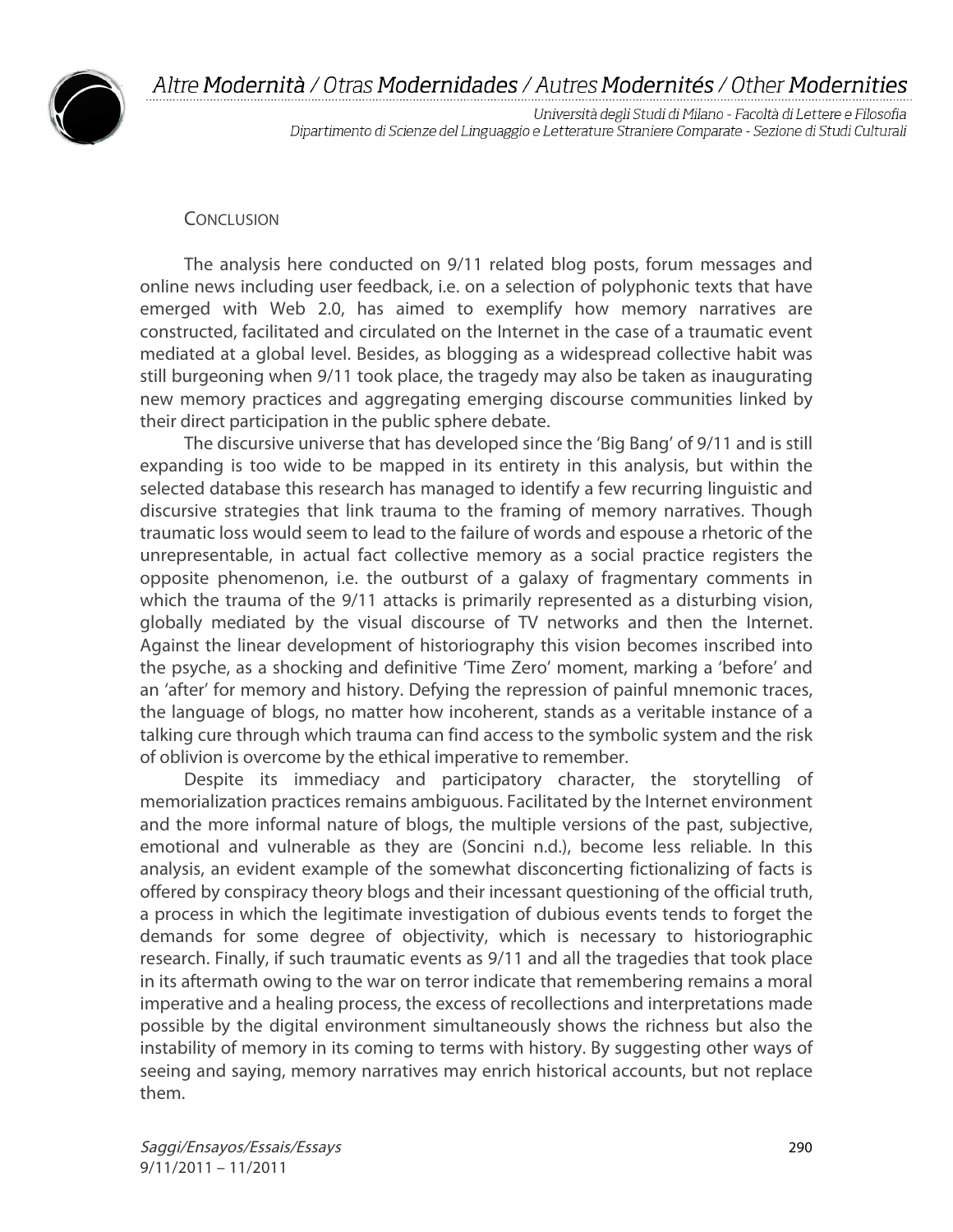

Università degli Studi di Milano - Facoltà di Lettere e Filosofia Dipartimento di Scienze del Linguaggio e Letterature Straniere Comparate - Sezione di Studi Culturali

## WORKS CITED

Abel M., 2003, "Don DeLillo's 'In the Ruins of the Future': Literature, Images, and the Rhetoric of Seeing 9/11", PMLA 118(5), pp. 1236-1250.

Andrews R., 9/11: The Birth of the Blog, in «Wired», 11 September 2006, <http://www.wired.com> (4 June 2011).

Assmann J., [1992] 1997, La memoria culturale, Einaudi, Torino.

Bousquet A., 2006, "Time Zero: Hiroshima. September 11 and Apocalyptic Revelations in Historical Consciousness", Journal of International Studies 34(3), pp. 739-764.

Butt D., Lukin A. and C. Matthiessen, 2004, "Grammar: The First Covert Operation of War", Discourse & Society 15(2-3), pp. 267-290.

Caruth C., 1995, Trauma: Explorations in Memory, Baltimore, Johns Hopkins University Press.

Chouliaraki L., 2004, "Watching 11 September: The Politics of Pity", Discourse & Society 15(2-3), pp. 185-198.

Collet T., 2009, "Civilization and Civilized in Post-9/11 US Presidential Speeches", Discourse & Society 20(4), pp. 455-475.

Cooper E., 9/11 Families on the Ground Zero Mosque, 11 September 2010, in «American Thinker»,

<http://www.americanthinker.com/2010/09/911\_families\_on\_the\_ground\_zero.html > (4 June 2011).

DeLillo D., 2001, "In the Ruins of the Future: Reflections on Terror and Loss in the Shadow of September", Harper's, December, pp. 33-40.

Fairclough N., 2006, Language and Globalization, Routledge, Abingdon and New York.

Frank A., Bracketing Bin Laden: 9/11 and the New Global 'Now', 3 May 2011, <http://www.npr.org> (4 June 2011).

Garzone G. and F. Santulli, 2004, "What Can Corpus Linguistics Do for Critical Discourse Analysis?", in A. Partington, J. Morley and L. Haarman (eds.), Corpora and Discourse, Bern, Peter Lang, pp. 351-368.

Herring, S.C., Kouper I., Paolillo J.C., Scheidt L.A., Tyworth M., Welsch P., Wright E. and N. Yu, 2005, "Conversations in the Blogosphere: An Analysis 'From the Bottom Up<sup>'"</sup>, Proceedings of the 38<sup>th</sup> Hawaii International Conference on System Sciences (HICCS-38), Los Alamitos (CA), IEEE Computer Society Press, pp. 1-11.

Hoskins A., 2006, "Temporality, Proximity and Security: Terror in a Media-Drenched Age", International Relations, 20(4), pp. 453-466.

Huyssen A., 2000, "Present Pasts: Media, Politics, Amnesia", Public Culture 12(1), pp. 21-38.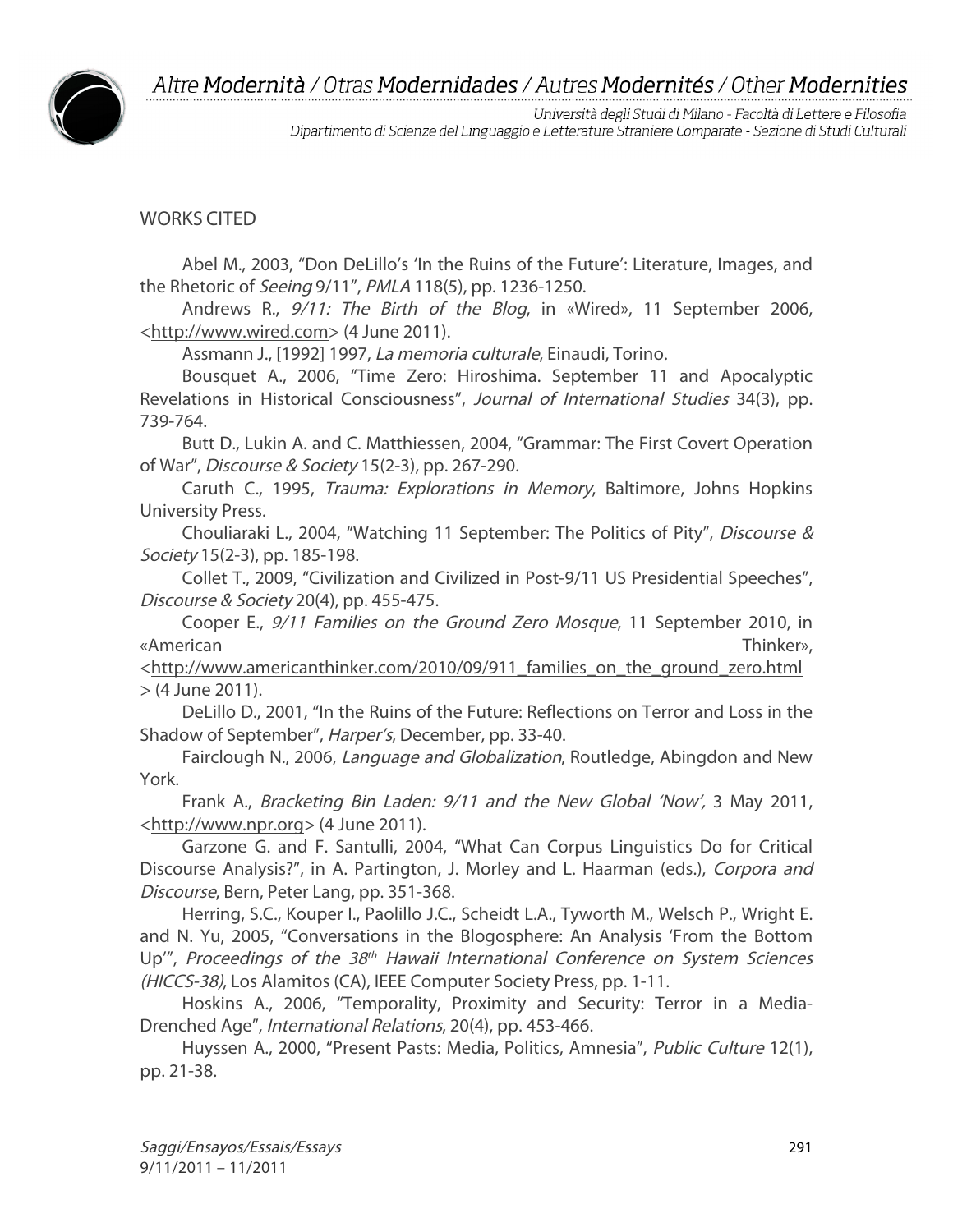

Università degli Studi di Milano - Facoltà di Lettere e Filosofia Dipartimento di Scienze del Linguaggio e Letterature Straniere Comparate - Sezione di Studi Culturali

Hyndman J., 2003, "Beyond Either/Or: A Feminist Analysis of September  $11<sup>th</sup>$ ", ACME: An International E-Journal for Critical Geographies 2(1), pp. 1-13, <http://www.acme-journal.org> (4 June 2011).

Jones L., 2010, "'How Do the American People Know…?': Embodying Post-9/11 Conspiracy Discourse", GeoJournal 75, pp. 359-371.

Kelly A., 2008-2009, "'Words Fail Me': Literary Reaction to 9/11", 21: Journal of Contemporary and Innovative Fiction, pp. 49-81, <http://www.edgehill.ac.uk/english/21> (4 June 2011).

Klein K.L., 2000, "On the Emergence of Memory in Historical Discourse", Representations 69, pp. 127-150.

Leudar I. and J. Nekvapil, 2011, "Practical Historians and Adversaries: 9/11 Revisited", Discourse & Society 22(1), pp. 66-85.

Levy M., Remembering the 9/11 Attacks: Where Were You That Day, in «Encyclopaedia Britannica Blog», 10 September 2010, <http://www.britannica.com/blogs/2010/09/9-years-after-the-911-attacks-pictureessay-of-the-day> (4 June 2011).

Luckhurst R., 2003, "Traumaculture", New Formations 50, pp. 28-47.

Miller C. R. and D. Shepherd, 2004, "Blogging as Social Action: A Genre Analysis of the Weblog", in L.J. Gurak, S. Antonijevic, L. Johnson, L. Ratliff and J. Reyman J. (eds.), Into the Blogosphere: Rhetoric, Community, and Culture of Weblogs, <http://blog.lib.umn.edu/blogosphere/blogging\_as\_social\_action\_a\_genre\_analysis\_ of the weblog.html $>$  (4 June 2011).

Miller, C. R. and D. Shepherd, 2009, "Questions for Genre Theory from the Bologosphere", in J. Giltrow J. and D. Stein (eds.) Genres in the Internet: Issues on the Theory of Genres. Amsterdam and Philadelphia: John Benjamins, pp. 263-290.

Obama B., Weekly Address: A Day That Tested Our Country, 11 September 2011, <http://www.whitehouse.gov/the-press-office/2010/09/11/weekly-address-presidentobama-commemorates-ninth-anniversary-september> (4 June 2011).

Papi F., 1991, La storia, la memoria, il racconto, Coperativa Libraria IULM, Milan

Phares W., 9/11 and Future Jihad, 11 September 2008, in «American Thinker», <http://www.americanthinker.com/2008/09/911\_and\_future\_jihad.html> (4 June 2011).

Pickering M. and E. Keightley, 2009, "Trauma, Discourse and Communicative Limits", Critical Discourse Studies 6(4), pp. 237-249.

Quinlan B., 9/11, Blogging and Citizen Journalism, 12 September 2006, in «eastwikkers»,

<http://eastwikkers.typepad.com/eastwikkers\_/2006/09/911\_blogging\_an.html> (4 June 2011).

Radstone S., 2005, "Reconceiving Binaries: The Limits of Memory", History Workshop Journal 59, pp. 134-150.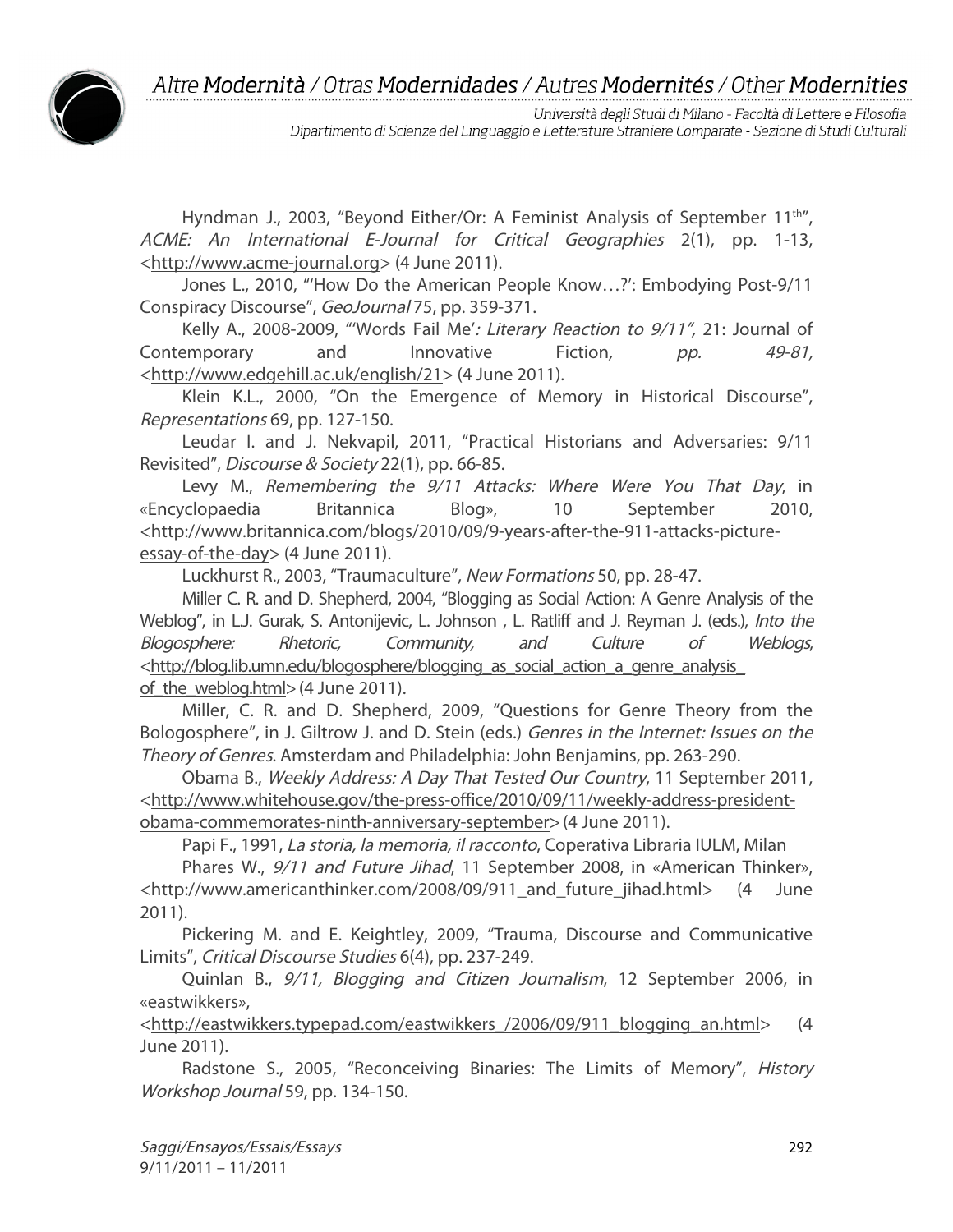

Università degli Studi di Milano - Facoltà di Lettere e Filosofia Dipartimento di Scienze del Linguaggio e Letterature Straniere Comparate - Sezione di Studi Culturali

Rashid G., A Reason to Remember 9/11, 14 September 2010, in «The Express Tribune», <http://blogs.tribune.com.pk/story/1547/a-reason-to-remember-september-11> (4 June 2011).

Silverstone R., 2007, Media and Morality: On the Rise of the Mediapolis, Polity, Cambridge and Malden (MA).

Soncini E., n.d., Eccessi di memoria e archivi instabili, n.d., Fondazione Telecom Italia, <http://www.fondazionetelecomitalia.it/doc/programma/Soncini.pdf> (4 June 2011).

Spivak G.C., 2004, "Terror: A Speech after 9/11", boundary 2 31(2), pp. 81-111.

Stamelman R., 2003, "September 11: Between Memory and History", in J. Greenberg (ed.), *Trauma at Home: After 9/11*, University of Nebraska Press, Lincoln (NE), pp. 11-20.

Sullivan A., The Blogging Revolution: Weblogs Are to Words What Napster Was to Music, 2002, in «Wired», 10(5), <http://www.wired.com/wired/archive/10.05/mustread.html?pg=2<sup>&</sup>gt; (4 June 2011).

Sullivan A., Why I Blog, November 2008, in «The Atlantic», <http://www.theatlantic.com/doc/200811/andrew-sullivan-why-i-blog> (4 June 2011).

Tatchell P., 9/11 - The Big Cover-Up?, 12 September 2007, in «guardian.co.uk», <http://www.guardian.co.uk/commentisfree/2007/sep/12/911thebigcoverup> (4 June 2011).

The 9/11 Commission Report, 26 July 2004, <http://www.9- 11commission.gov/report/911Report.pdf> (4 June 2011).

Wodak R. and J.E. Richardson, 2009, "On the Politics of Remembering (or Not)", Critical Discourse Studies 6(4), pp. 231-235.

LIST OF WEBSITES

9/11 CitizensWatch, <http://911citizenswatch.org> 9/11 TruthNews, <http://911truthnews.com> 9/11, The Bigger Picture & the Quest for Truth, <http://911forum.org.uk> 911 stories, <http://911stories.org> 911Blogger, <http://911blogger.com/blog> 911Truth.org, <http://www.911truth.org> American Thinker, <http://www.americanthinker.com> eastwikkers, <http://eastwikkers.typepad.com/eastwikkers> guardian.co.uk, <http://www.guardian.co.uk> N2Growth, <http://www.n2growth.com> PBS.org, <http://www.pbs.org>